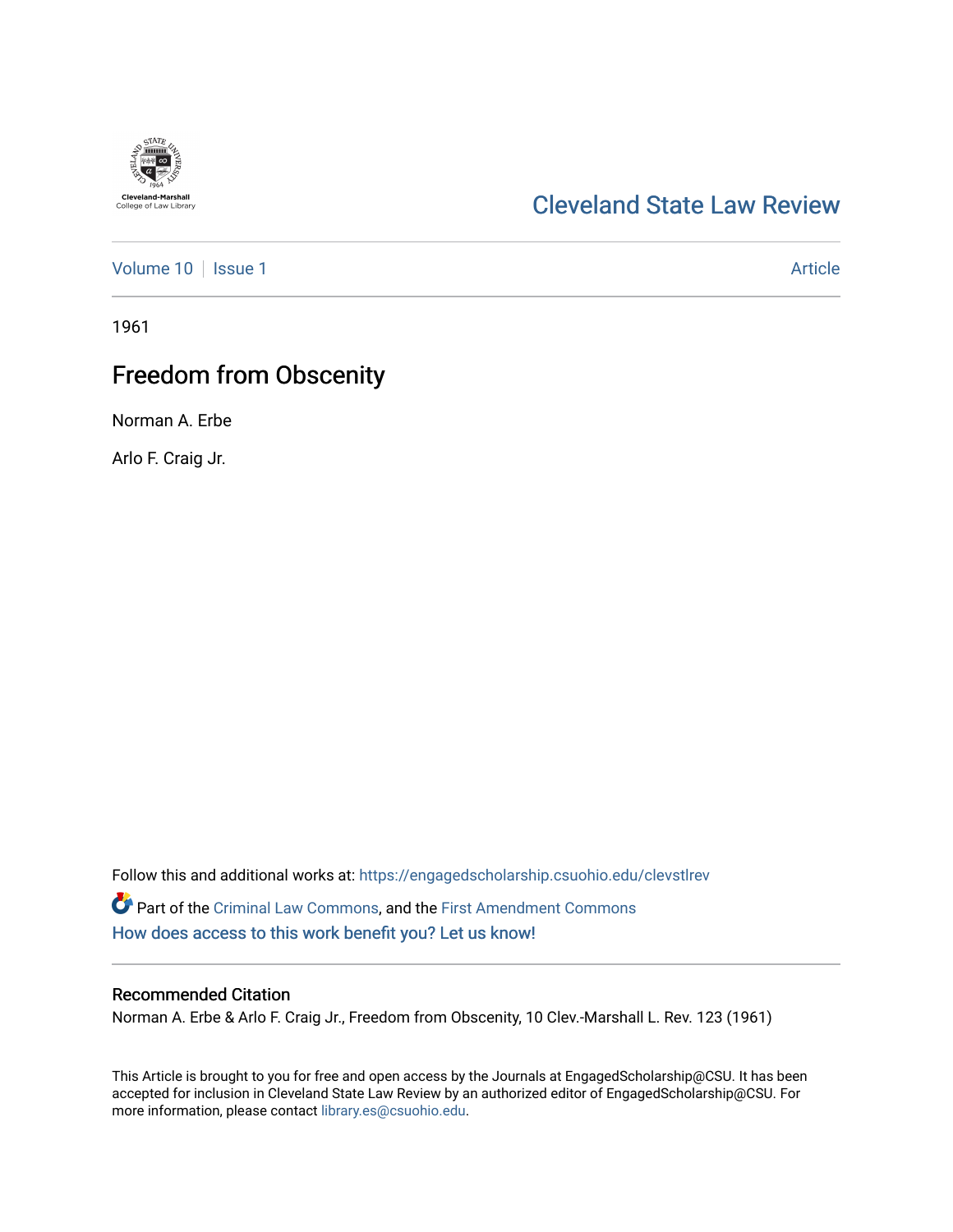# *Freedom from Obscenity*

# *Norman A. Erbe\* and* **Arlo** *F. Craig, Jr.\*\**

NTEREST IN OBSCENITY LAWS,<sup>1</sup> in the reason and purpose for their being, their efficacy in achieving the ends for which **their being, their efficacy in achieving the ends for which they are intended, the threat their existence and enforcement** pose to the freedoms of speech and press, and the attitude of the courts toward them, seems to be at a new high.2 Obscenity is universally condemned throughout the United States.<sup>3</sup> Yet law enforcement officers who attempt to enforce obscenity laws invariably are accused of "censoring" and "book burning."'4 A good many of such charges come from persons whose ox is being gored -persons who have a pecuniary interest in having obscenity laws ignored rather than enforced. However, such charges also come from well-intentioned individuals who sincerely believe that criminal prosecutions for the dissemination of obscenity are a threat to individual freedoms. The purpose of this article is to discuss obscenity laws from a propitious point of view, pointing out the sound basis for their existence and enforcement, and examining some of the arguments made against them.

## **The Extreme View**

Persons opposed to the enforcement of obscenity statutes like to term such enforcement "censorship." **A** particularly bitter view of "censorship" was stated thus in a recent article critical of obscenity laws generally:

Any censorship of obscenity has almost always been both irrational and indiscriminate. Perhaps the best explanation for this fact lies in the personal characteristics of the censor. He is rarely an educated person who understands and appre-

2 One indication of this is the fact that the United States Supreme Court has handed down opinions on six obscenity cases since **1957.** See notes **7, 8, 9, 67, 71** and 72, *infra.*

**3** "But implicit in the history of the First Amendment is the rejection of obscenity as utterly without redeeming social importance. This rejection for that reason is mirrored in the universal judgment that obscenity should be restrained, reflected in the international agreement of over 50 nations, in the obscenity laws of all the 48 states, and in the 20 obscenity laws enacted by Congress from 1842 to 1956." Roth v. United States, 354 U. **S.** 476, 484, 485 (1957).

**4 105** Cong. Rec. **8230, 8231, 8232 (1959).**

<sup>\*</sup>Attorney General of Iowa and elected Governor of the state of Iowa in November, **1960.**

<sup>\*\*</sup> Assistant Attorney General of Iowa.

**<sup>1</sup>** Perhaps it would be more accurate to use the term "anti-obscenity statutes," rather than "obscenity laws," to describe statutes aimed at preventing the dissemination of obscene material. Nevertheless, throughout this article the term "obscenity laws" will be used to indicate statutes whose purpose is to prevent the dissemination of obscenity.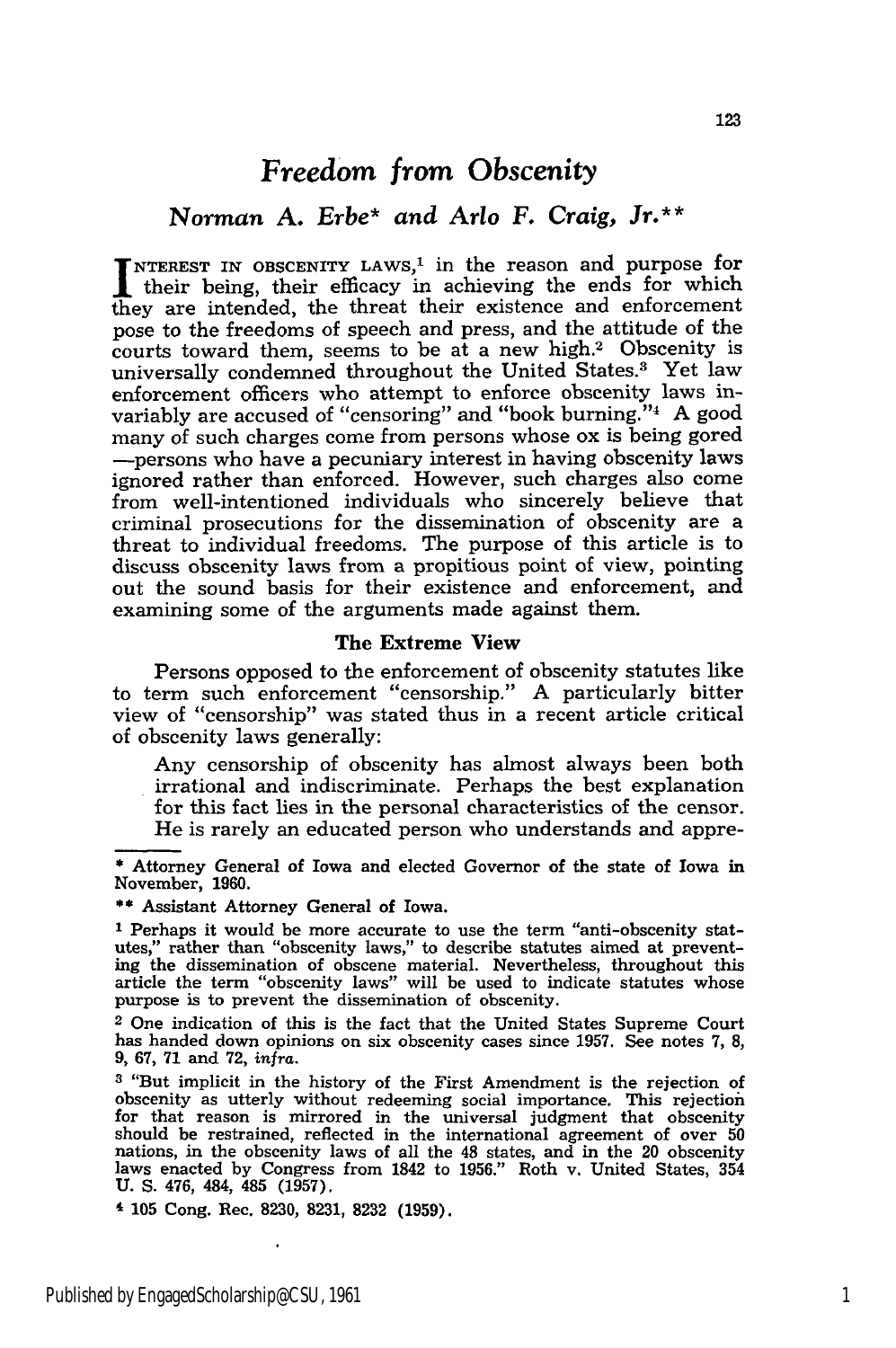ciates the nature and function of imaginative literature. He is often an emotionally disturbed and intemperate person with a paranoid personality. His attention is focused on smut, and since he looks for it, he finds it everywhere. Indeed, his continued existence may depend on his ability to turn it up. In either case, he is so much interested in smut that he cannot, even if he had the ability, see the good at all.<sup>5</sup>

Such an image obviously is unrealistic. Enforcement of obscenity laws does not connote "censorship." The majority of citizens want the dissemination of obscenity prevented.6 They want to enjoy freedom *from* obscenity.

# Obscenity **Laws Constitutional**

Certainly the most encouraging recent development in the law of obscenity, to persons interested in preventing the dissemination of obscene material, was three United States Supreme Court decisions, handed down on June 24, 1957. These decisions, *Roth v. United States,7 Alberts v. California,8* and *Kingsley Books, Inc. v. Brown Corporation Counsel,9* held constitutional a federal obscenity statute,<sup>10</sup> a state obscenity statute,<sup>11</sup> and a

**6** The Post Office Department received over 50,000 complaints in 1957 from parents whose children received solicitations for obscene material through the mail. 104 Cong. Rec. 5743, 5744 (1958).

- **8** Reported with Roth v. United States, 354 U. S. 476 (1957).
- **9** 354 U. S. 436 (1957).

**10** 18 U. S. C. § 1461. The applicable portion cited by the Court in its footnote is as follows:

"Every obscene, lewd, lascivious, or filthy book, pamphlet, picture, paper, letter, writing, print, or other publication of an indecent character; and-

"Every written or printed card, letter, circular, book, pamphlet, advertisement, or notice of any kind giving information, directly or indirectly, where, or how, or from whom, or by what means any of such mentioned matters, articles, or things may be obtained or made, whether sealed or unsealed **. ..**

"Is declared to be nonmailable matter and shall not be conveyed in the mails or delivered from any post office or **by** any letter carrier.

"Whoever knowingly deposits for mailing or delivery, anything declared **by** this section to be nonmailable, or knowingly takes the same from the mails for the purpose of circulating or disposing thereof, or of aiding in the circulation or disposition thereof, shall be fined not more than \$5,000 or imprisoned not more than five years, or both . . **."**

**<sup>11</sup>**West's Cal Penal Code Ann., 1955, § 311. The applicable portion cited by the Court in its footnote is as follows:

"Every person who wilfully and lewdly, either:

**"3.** Writes, composes, stereotypes, prints, publishes, sells, distributes, keeps for sale, or exhibits any obscene or indecent writing, paper, or

(Continued on next page)

**<sup>5</sup>** Lockhart & McClure, Literature, the Law of Obscenity, and the Constitution, **38** Minn. L. Rev. 295, 371, 372 (1954).

**<sup>7</sup>** 354 U. S. 476 (1957).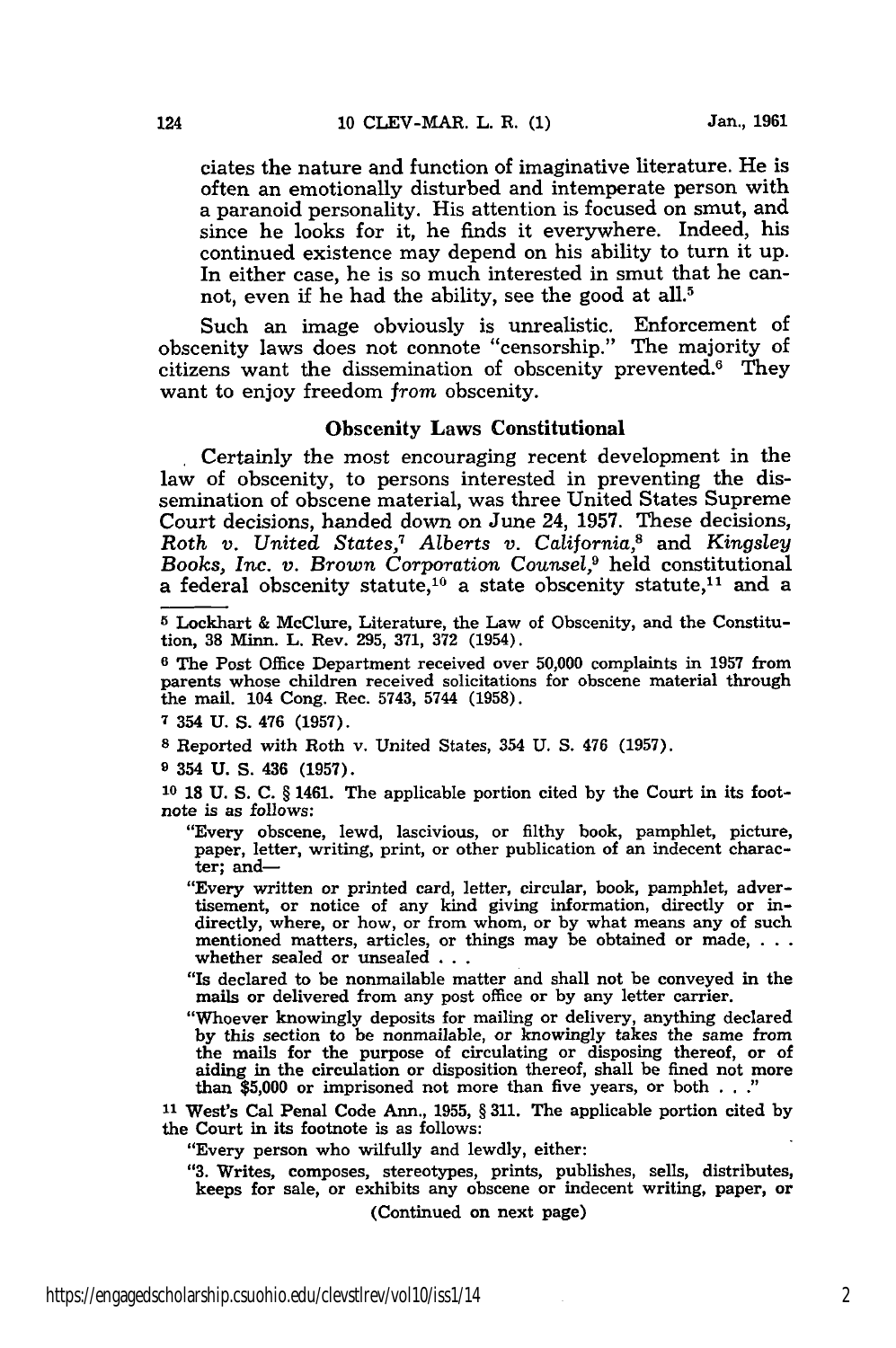state statute<sup>12</sup> providing for summary, injunctive action to

#### (Continued from preceding page)

book; or designs, copies, draws, engraves, paints, or otherwise prepares any obscene or indecent picture or print; or molds, cuts, casts, or otherwise makes any obscene or indecent figure; or,

"4. Writes, composes, or publishes any notice or advertisement of any such writing, paper, book, picture, print or figure; **. . .**

**"6.** . **.** .is guilty of a misdemeanor . **..."**

**<sup>12</sup>**New York Code of Criminal Procedure. (L. 1941, ch. 925), as amended in 1954 (L. 1954, ch. 702), § 22. The applicable portion cited by the Court in its footnote is as follows:

"§ 22-a. Obscene prints and articles; jurisdiction. The supreme court has jurisdiction to enjoin the sale or distribution of obscene prints and articles, as hereinafter specified:

- "1. The chief executive officer of any city, town or village or the corporation counsel, or if there be none, the chief legal officer of any city, town, or village, in which a person, firm or corporation sells or distributes or is about to sell or distribute or has in his possession with intent to sell or distribute or is about to acquire possession with intent to sell or distribute any book, magazine, pamphlet, comic book, story paper, writing, paper, picture, drawing, photograph, figure, image or any written or printed matter of an indecent character, which is obscene, lewd, lascivious, filthy, indecent or disgusting, or which contains an article or instrument of indecent or immoral use or purports to be for indecent or immoral use or purpose; or in any other respect defined in section eleven hundred forty-one of the penal law, may maintain an action for an injunction against such person, firm or corporation in the supreme court to prevent the sale or further sale or the distribution or further distribution or the acquisition or possession of any book, magazine, pamphlet, comic book, story paper, writing, paper, picture, drawing, photograph, figure or image or any written or printed matter of an indecent character, herein described or described in section eleven hundred forty-one of the penal law.
- **"2.** The person, firm or corporation sought to be enjoined shall be entitled to a trial of the issues within one day after joinder of issue and a decision shall be rendered by the court within two days of the conclusion of the trial.
- **"3.** In the event that a final order or judgment of injunction be entered in favor of such officer of the city, town or village and against the person, firm or corporation sought to be enjoined, such final order of judgment shall contain a provision directing the person, firm, or corporation to surrender to the sheriff of the county in which the action was brought any of the matter described in paragraph one hereof, and such sheriff shall be directed to seize and destroy the same.
- "4. In any action brought as herein provided such officer of the city, town or village shall not be required to file any undertaking before the issuance of an injunction order provided for in paragraph two hereof, shall not be liable to costs and shall not be liable for damages, sustained by reason of the injunction order in cases where judgment is rendered in favor of the person, firm or corporation sought to be enjoined.
- **"5.** Every person, firm or corporation who sells, distributes, or acquires possession with intent to sell or distribute any of the matter described in paragraph one hereof, after the service upon him of a summons and complaint in an action brought **by** such officer of any city, town or village pursuant to this section is chargeable with knowledge of the contents thereof."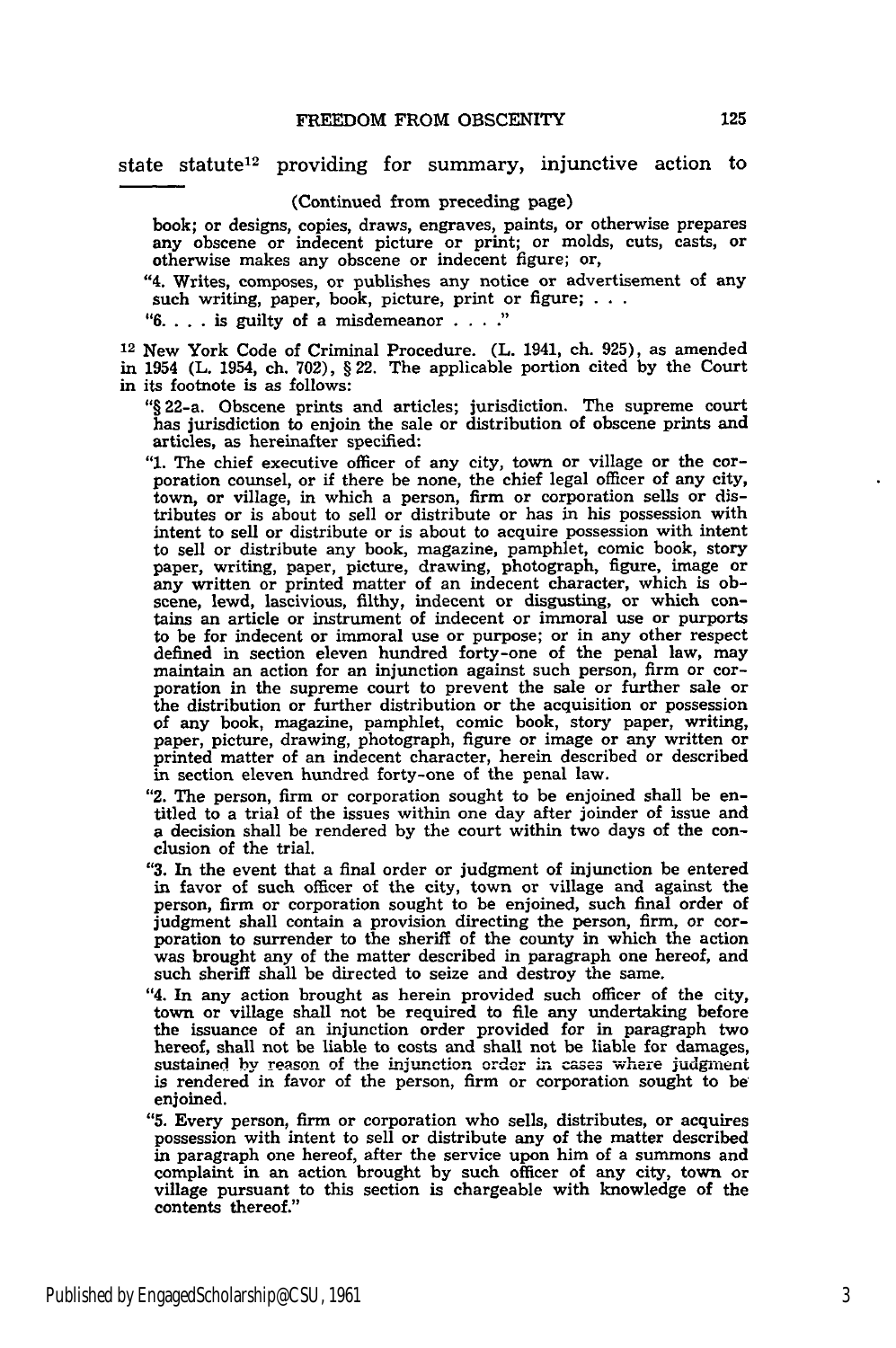remove obscene material from circulation. These decisions were the first Supreme Court cases that faced head on the issue that previously cast doubt upon the enforcement of obscenity statutes: does the enforcement of an obscenity statute providing criminal sanctions for publishing, printing or distributing obscene matter infringe upon the freedom of speech and press guaranteed by the Constitution? Although the answer had been suggested many times previously,<sup>13</sup> it had never before been clearly answered. The unequivocal statement in *Roth* dispelled any doubts. Justice Brennan stated, ". . . [T]his Court has always assumed that obscenity is not protected by the freedoms of speech and press **... <sup>14</sup>**This point of view was also expressed in *Kingsley,* in which the Court stated, "And so our starting point is that New York can constitutionally convict appellants of keeping for sale the booklets incontestably found to be obscene."<sup>15</sup> Obscenity has no value and is therefore not protected by the Constitution.'6 Not only is obscenity valueless, it is antagonistic to the social value of preventing a public display of the offensive and protecting the recognized standards of morality.17 There are, therefore, good reasons for restraining it.

# Reasons for Obscenity Statutes

A common tactic of persons opposed to the enforcement of obscenity statutes is to make a frontal attack on the reason and purpose for the existence of such statutes. Representative of these attacks are: (1) the sociological attack; (2) the "no effect" attack; (3) the restraint of creativity attack; and (4) the no historical basis attack.

(1) Sociological *Attack.* The sociological attack on obscenity statutes is based upon the undeniable fact that what is culturally taboo in one society may be a ceremonial, open rite with a deep religious significance in another society.<sup>18</sup> This theory would have us believe that therefore, since obscenity is merely "cul-

**<sup>1</sup>** Beauharnais v. Illinois, 343 **U. S. 250, 266 (1952);** Chaplinsky v. New Hampshire, **315 U. S. 568, 571, 572** (1942); Hoke v. United States, **227 U. S. 308, 322** (1913); Robertson v. Baldwin, 165 U. S. 275, **281** (1897); United States v. Chase, **135** U. **S.** 255, 261 (1890); Ex Parte Jackson, **96** U. **S.** 727, **736, 737 (1878).**

**<sup>14</sup>**354 **U. S.** at 481.

**<sup>15</sup>**354 **U. S.** at 440.

**<sup>16</sup>**Roth v. United States, *supra,* note **3,** at 484, 485.

**<sup>17</sup>".. .** the law wants to prevent the senses of citizens from being offended **by** sights and sounds which would be seriously objectionable to a considerable majority and greatly interfere with their happiness." 1 Chafee Government & Mass Communication **196** (1947).

**<sup>18</sup>**LaBarre, Obscenity: An Anthropological Appraisal, 20 Law & Contemp. Prob. **533 (1955).**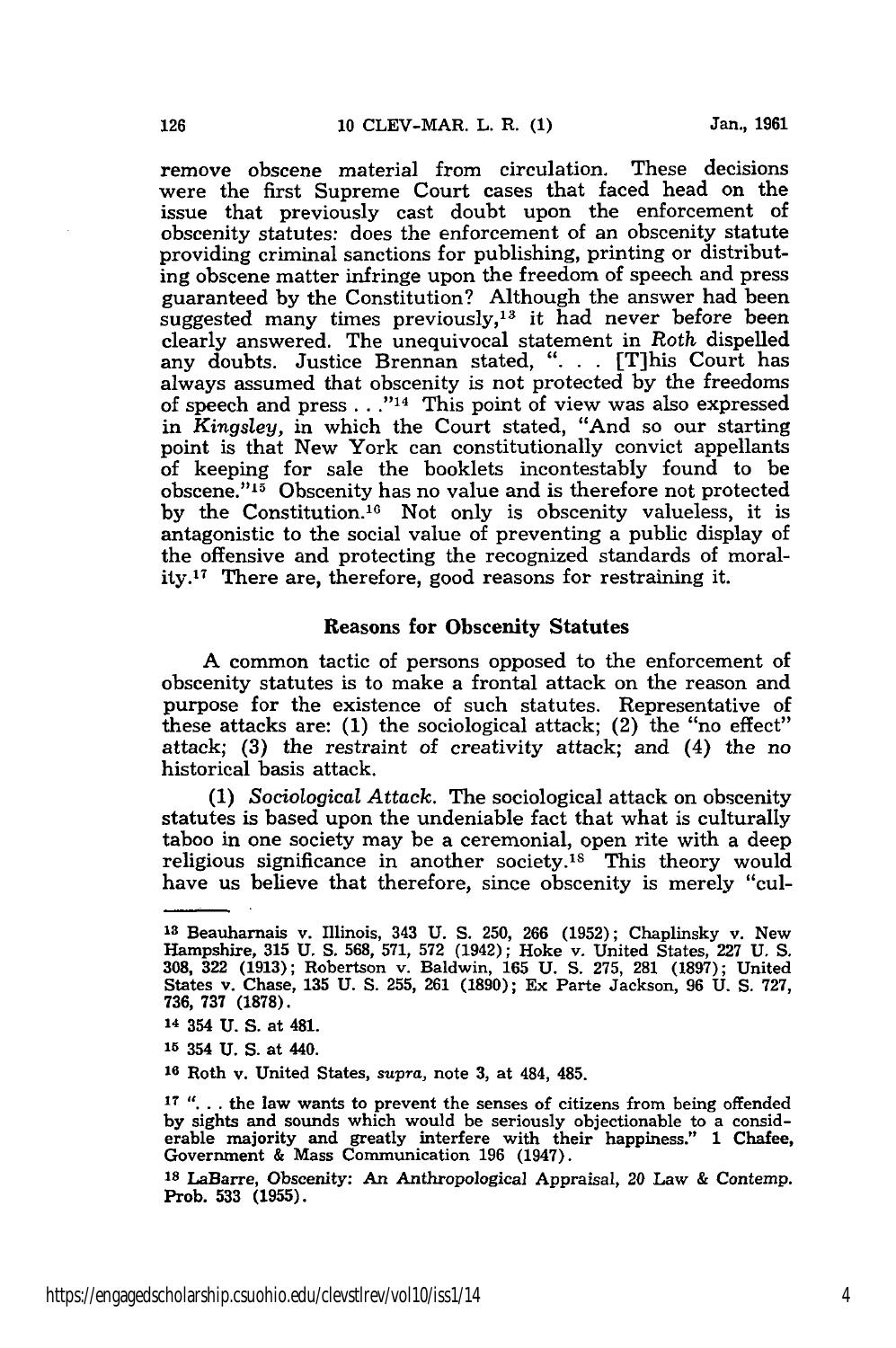turally defined," it should not be restrained. $19$  The fallacy of this reasoning is that most, if not all, of our criminal statutes are "culturally defined." If the majority of citizens, through the legislative process, declare they want obscene material restrained, the mores of the Zuni Indians should not prevent the enforcement of these statutes.20

(2) *No Effect Attack.* The late Judge Jerome Frank, of the Second Circuit Court of Appeals, stated the thrust of the "no effect" attack upon obscenity statutes in a 1956 case.<sup>21</sup> Although Judge Frank's opinion was labeled as concurring, in a case which upheld a conviction of sending obscenity through the mails, in reality it was a dissent in everything except the result.<sup>22</sup> In it he stated most of the arguments against the enforcement of any obscenity statute. The major thesis of his argument was that, even though such statutes may aim at a desirable end, it cannot be shown with any reasonable probability that obscene publications tend to have any effect upon healthy, normal, average adults. 23 In essence, this theory contends that what a person reads has no effect upon his thinking or his actions.<sup>24</sup> Robert Maynard Hutchins and other educators of the "great books" school would hardly agree with Judge Frank on this point.<sup>25</sup> Granted that reading or viewing obscene material does not cause a chemical reaction, which results in an immediate sex crime, it does not seem reasonable to believe that exposure to obscene material has no effect whatsoever.<sup>26</sup>

(3) *Restraint* of *Creativity.* A more esoteric attack upon obscenity statutes is the allegation that the enforcement of these statutes makes writers hesitant to write what they feel, and thus restricts the freedom of the mind essential to creativity and good

**23 237** F. **2d** at **802.**

**<sup>24</sup>***Id.,* at **811.**

**<sup>25</sup>**Hutchins, The Great Ideas, A Syntopican Of The Great Books **(1952).**

**<sup>19</sup>**Larrabee, The Cultural Context of Sex Censorship, 20 Law & Contemp. Prob. **672** (1955).

<sup>20</sup> It may be significant that New Mexico, the home of the Zuni Indians, is the only state that does not have a general obscenity statute. See footnote 16, Roth v. United States, *supra,* note 3.

<sup>21</sup> Roth v. United States, 237 F. 2d 796 (2d Cir. 1956), the Circuit Court decision in Roth v. United States, 354 U. **S.** 476 (1957).

**<sup>22</sup>** For a thorough discussion of Judge Frank's opinion, see Schmidt, **A** Justification of Statutes Barring Pornography From The Mail, 26 Fordham L. Rev. **70** (1958).

**<sup>26</sup>**Dr. Nicholas **G.** Frignito, Chief Neuro-psychiatrist and Medical Director of the Philadelphia Municipal Court, testified before a Congressional subcommittee that pornography often causes antisocial, delinquent and criminal activity. Staff of Subcomm. on Postal Operations, House Comm. on Post Office and Civil Service, Obscene Matter Sent Through the Mail 17 (Comm. Print 1959).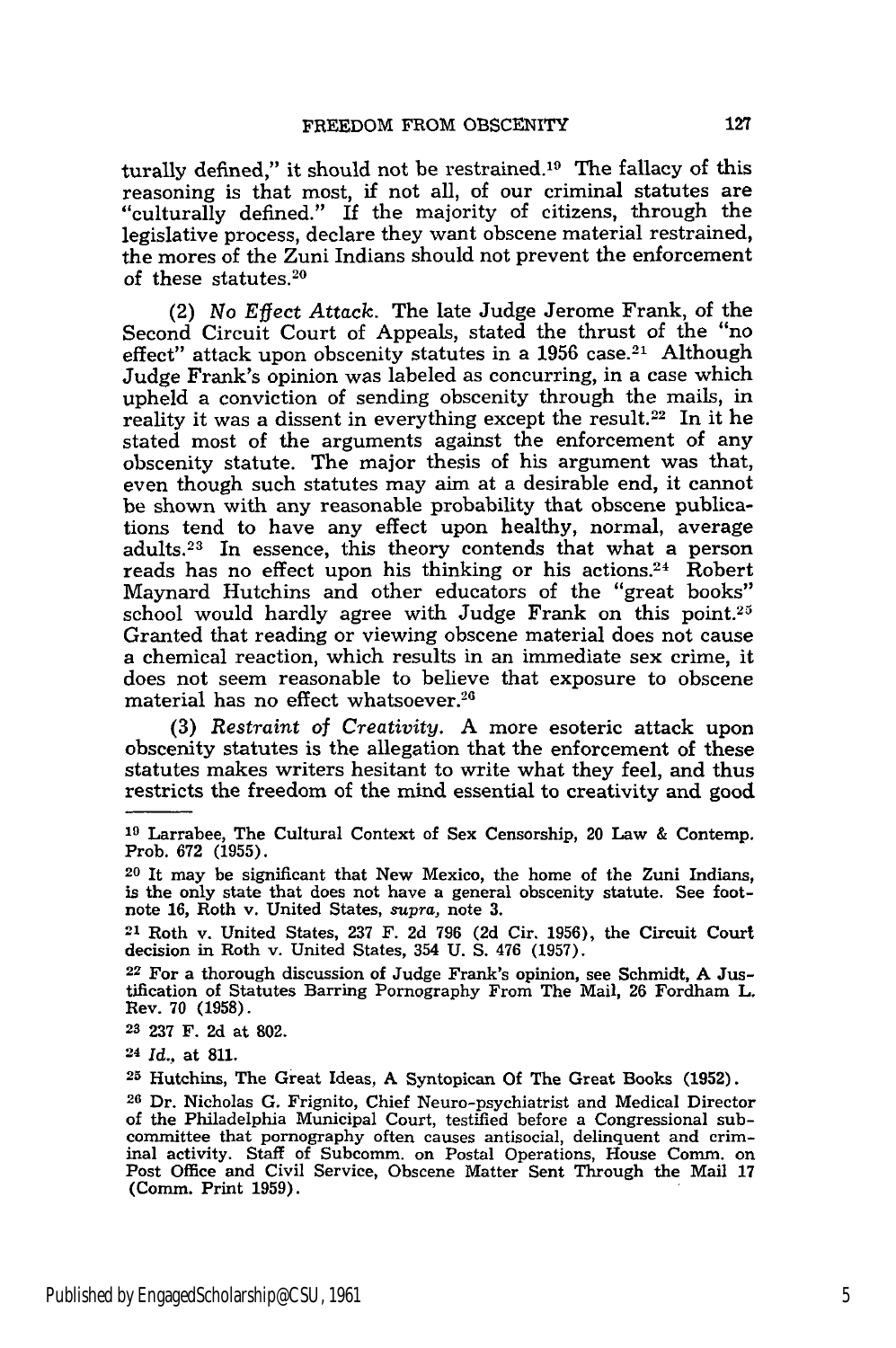literature.27 Although it is essential to protect the right to communicate through the arts, freedom is not license. Restrictions upon free speech and free expression through the libel laws have never been held unconstitutional.<sup>28</sup> Obscenity is restrained because it is judged to have no value and is not worthy of communication.

(4) *No Historical Basis.* Another argument made against obscenity statutes is that there is no sound legal, historical basis for such law. Many critics advancing this argument date the birth of American obscenity laws as after the Civil War, and place the responsibility for such laws on Anthony Comstock.<sup>29</sup> However, obscenity was punishable at common law.<sup>30</sup> There was a prosecution for the distribution of obscene literature in the English common law courts in **1727.3'** As early as 1712 the Massachusetts Bay Colony made it criminal to publish "any filthy, obscene, or profane song, pamphlet, libel or mock sermon." **32** In 1821 a conviction for the publication of an obscene book was upheld in Massachusetts.<sup>33</sup> in 1857, Lord Campbell's Act, an obscenity statute, was enacted in England.<sup>34</sup> From this, it seems implausible to argue that obscenity statutes are without precedent.

## Test **for Obscenity**

Another tack taken by critics of obscenity statutes is that the test for obscenity cannot be framed within a workable definition that will convey an exact meaning. 35 At times courts have experienced difficulty in phrasing a definition to pinpoint precisely what is within the purview of a statute. Reasonable persons know what is obscene; the legislators know what evil they are trying to restrain; usually the enforcement officers know what violates the intent and spirit of the statute. The problem has been a semantical one—to express words in a style which will convey precisely the test for the recognition of obscenity. Such a test is necessary because most statutes simply prohibit the dissemination

- **30** State v. Miller, 112 S. **E.** 2d 472, **477** (W. Va. 1960).
- **<sup>31</sup>**Rex v. Curl, 2 Strange **788,** 93 Eng. Rep. 849 (K. B. 1727).
- **<sup>32</sup>**Acts and Laws of the Province of Mass. Bay Colony, CV § **8** (1712).
- **33** Commonwealth v. Holmes, 17 Mass. 335 (1821).
- **<sup>34</sup>**Obscene Publications Act, 20-21 Vict. C. **83** (1857).
- **35** Abse, Psychodynamic Aspects of the Problem of Definition of Obscenity, 20 Law & Contemp. Problems 572 (1955).

**<sup>27</sup> St.** John-Stevas, Obscenity, Literature and the Law, **3** Catholic Law **301 (1951).**

**<sup>28</sup>**Beuharnais v. Illinois, *supra,* note **13.**

**<sup>29</sup>**Ernest & Lindey, The Censor Marches On (1940); Broune **&** Leech, Anthony Comstock (1927).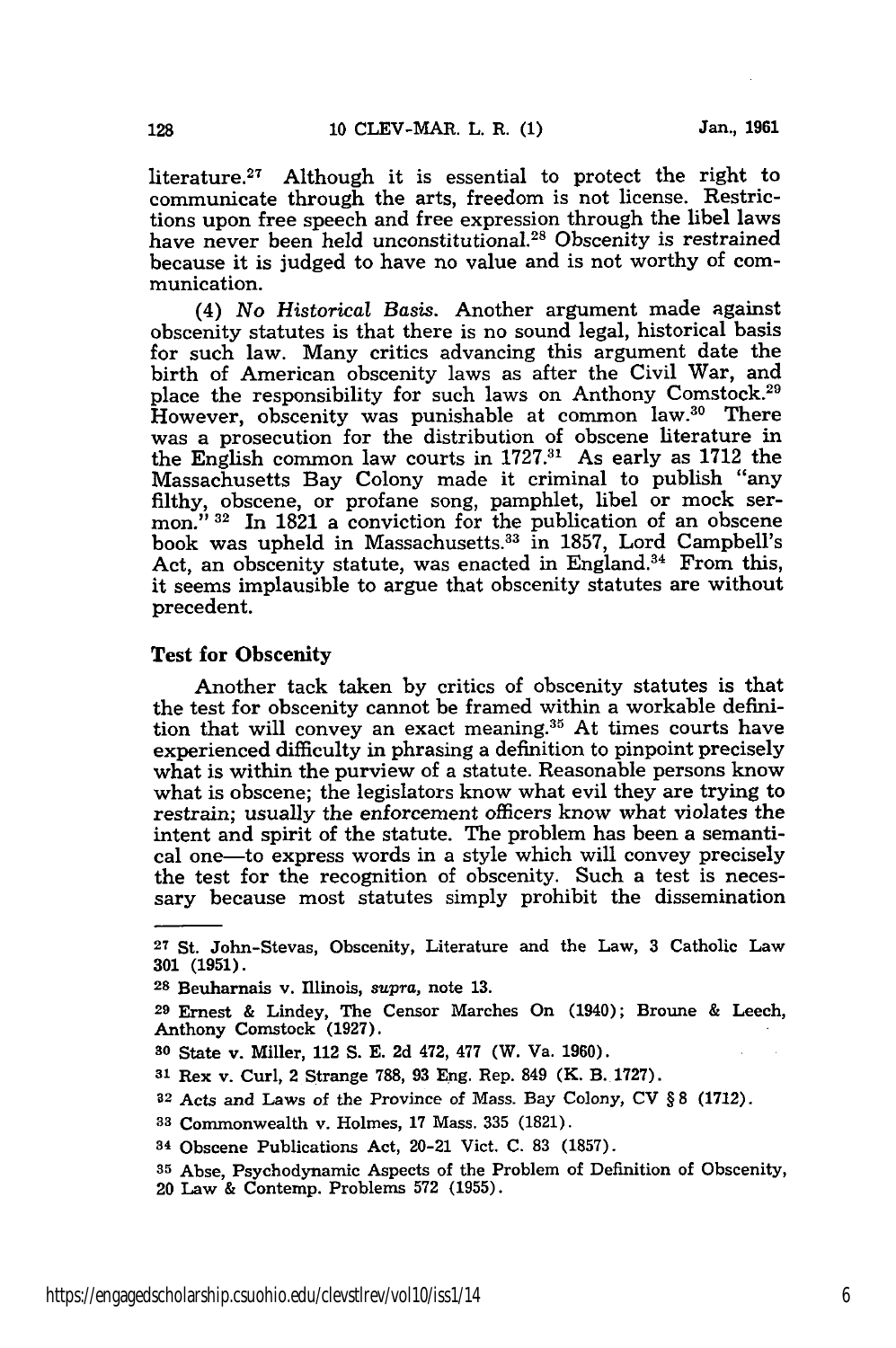of obscene material and leave the definition of obscene to the courts.36

One of the first tests for obscenity was spelled out in *Regina v. Hicklin,37* an English case. Lord Chief Justice Cockburn stated:

I think the test of obscenity is this, whether the tendency of the matter charged as obscenity is to deprave and corrupt those whose minds are open to such immoral influences; and into whose hands a publication of this sort may fall.<sup>38</sup>

This so-called "Hicklin Rule" was soon accepted as the test by American courts **39** and universally applied for many years.<sup>40</sup> It was first challenged in the federal courts by Judge Augustus Hand in *United States v. One Book Called "Ulysses.*"<sup>41</sup> Judge Hand stated that the proper test should be the "dominant effect" of the material.<sup>42</sup> After this decision, some state courts also began to challenge the "Hicklin Rule." In Massachusetts, long a leader in the prosecution of pornography peddlers, the "Hicklin Rule" was repudiated and a different test applied in *Commonwealth v. Isenstadt.43* The Isenstadt test was the effect upon the persons the material reached.<sup>44</sup> Still another test was applied in *Volanski v. United States,* 45 in which the determining factor was held to be the effect upon a person with average sex instincts.46 The controversy concerning the correct test was settled in Roth, in which the Supreme Court set out a comprehensive and clear definition that has been accepted by both federal47 and state 48 courts. The *Roth* test is:

**<sup>36</sup>**See Swearingen v. United States, 161 U. S. 446, 450 (1895), where the Supreme Court stated that the words "obscene," "lewd" and "lascivious," used in an obscenity statute, are synonymous.

**<sup>37</sup>**LR 3 Q. B. 360 (1868). The material held obscene was an anti-Catholic book entitled, "The Confessional Unmasked."

**38** *Id.,* at **371.**

**<sup>39</sup>**The first American case to recognize the Hicklin Rule was United States v. Bennet, 24 Fed. Cas. 1093, No. 14, 571 **(C. C.** S. D. N. Y. 1879).

**<sup>40</sup>**By 1913 the Hicklin Rule had become so universally accepted that Judge Learned Hand stated in United States v. Kennerly, 209 Fed. 119, 120 **(S.** D. N. Y. 1913), that although he did not agree with it, he felt constrained to follow it.

**<sup>41</sup>**5 F. Supp. **182 (S.** D. **N.** Y. 1933), aff'd, 72 F. 2d **705** (2d Cir. 1934).

<sup>42</sup>*Id.,* at **707.** "While any construction of the statute that will fit all cases is difficult, we believe the proper test of whether a given book is obscene is its dominant effect."

43 **318** Mass. 543, 62 **N.** E. 2d 840 (1945).

**<sup>44</sup>***Id.,* at 549.

**<sup>45</sup>**246 F. 2d 842 (6th Cir. 1957).

**<sup>46</sup>***Id.,* at 844.

**<sup>47</sup>**United States v. Keller, 259 F. 2d 54, 57, **58** (3d Cir. 1958); Alexander v. United States, 271 F. 2d 140, 145, 146 (8th Cir. 1959).

(Continued on next page)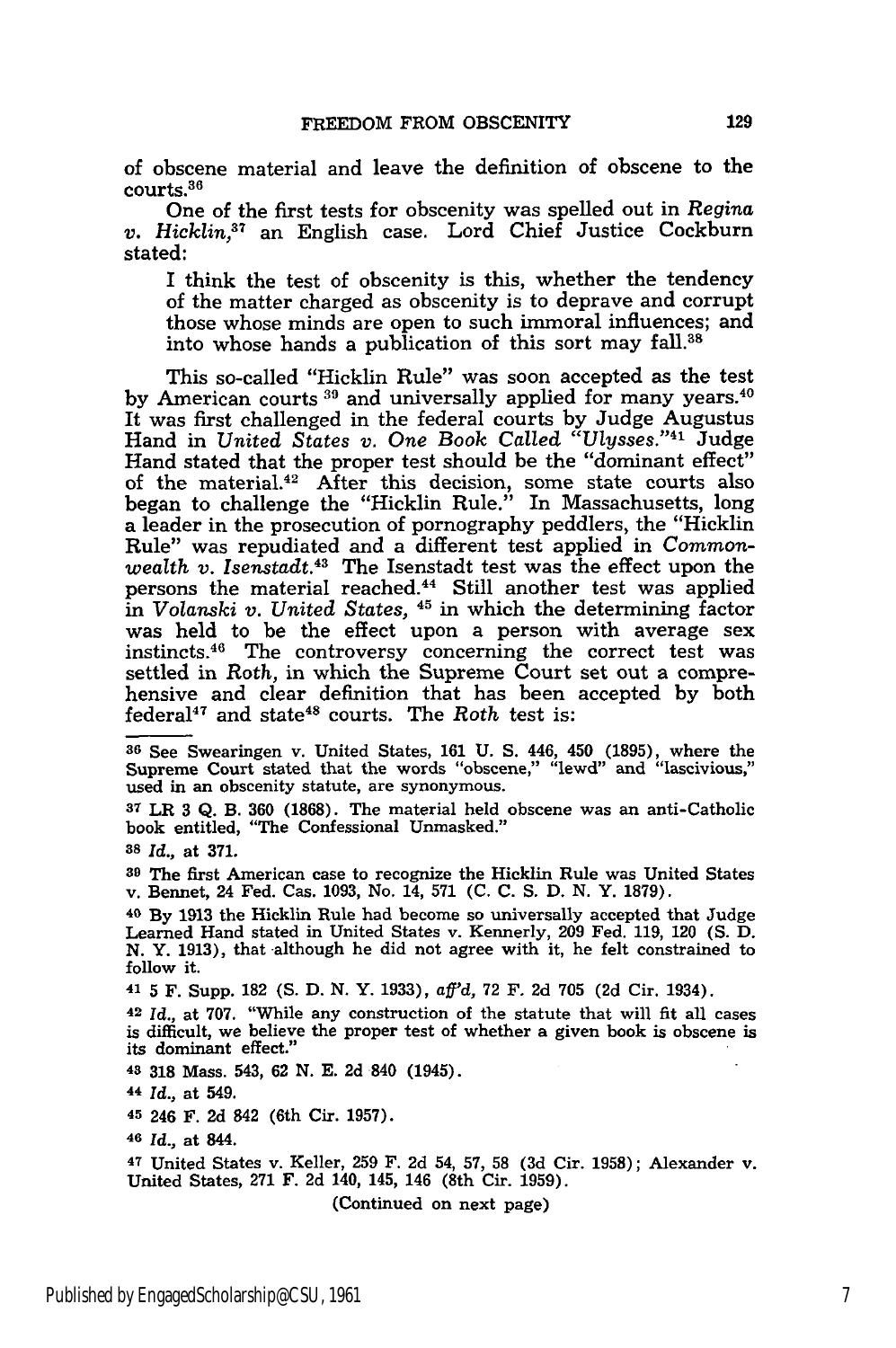[W]hether to the average person, applying contemporary community standards, the dominant theme of the material taken as a whole appeals to prurient interest. $49$ 

This test, which lays out in simple terms the elements necessary to constitute obscenity, should make it easier to enforce obscenity statutes. Even this definition is not self-executing, of course. **A** determination of what is or is not obscene is necessarily somewhat subjective. There is no litmus test for obscenity. But with a clear-cut standard to apply, juries should be able to make a determination no more subjective than determinations in other criminal cases.

#### **Prior Restraint**

Another charge sometimes made against obscenity statutes is that they violate freedom of the press **by** their very existence, because individuals know that if they disseminate obscene matter they will be prosecuted, and are thus deterred from printing or distributing books or magazines that they otherwise would print or distribute.<sup>50</sup> This, it is said, constitutes a violation of freedom of the press.<sup>51</sup> Such a charge shows a lack of agreement with the premise upon which freedom of the press is based. Freedom of the press is not an absolute right.<sup>52</sup> There is no right to print and distribute with impunity libelous or obscene matter.53 Freedom of the press guarantees only the right to publish without any prior restraint.<sup>54</sup> Prior restraint is restriction before publication, as opposed to punishment subsequent to publi-

<sup>(</sup>Continued from preceding page)

**<sup>48</sup>**State v. Sul, 146 Conn. **78,** 147 **A. 2d 686 (1958);** State v. Kowan, **156 N. E. 2d 170** (Ohio **1958);** Commonwealth v. Moniz, **155 N. E. 2d 762** (Mass. **1959);** People v. Brooklyn News Co., Inc., 12 **N.** Y. Misc. **2d 768,** 174 **N.** Y. **S. 2d 813 (1958).**

**<sup>49</sup>** Roth v. United States, *supra* note **3,** at 489. The Court cited the American Law Institute Model Penal Code, **§ 207.10(2)** (Tent. Draft No. **6, 1957)** as a good definition of obscenity. It provides: "Obscenity is defined in terms of material which appeals predominantly to prurient interest in sexual matters and which goes beyond customary freedom of expression in these matters. We reject the prevailing tests of tendency to arouse lustful thoughts or desires because it is unrealistically broad for a society that plainly tolerates a great deal of erotic interest in literature, advertising, and art, and because regulation of thought or desire, unconnected with overt misbehavior, raises the most acute constitutional as well as practical difficulties."

**<sup>50</sup>**Gellhorn, Individual Freedom and Governmental Restraints **(1956):. 51** *Id.*

**<sup>52</sup>**"Liberty of speech, and of the press, is also not an absolute right." Near v. Minnesota, **283 U. S. 697, 708 (1931).**

**<sup>53</sup>**Beauharnais v. Illinois, supra, note **13.**

**<sup>54</sup>**Emerson, The Doctrine of Prior Restraint, 20 Law **&** Contemp. Problems 648 **(1955).**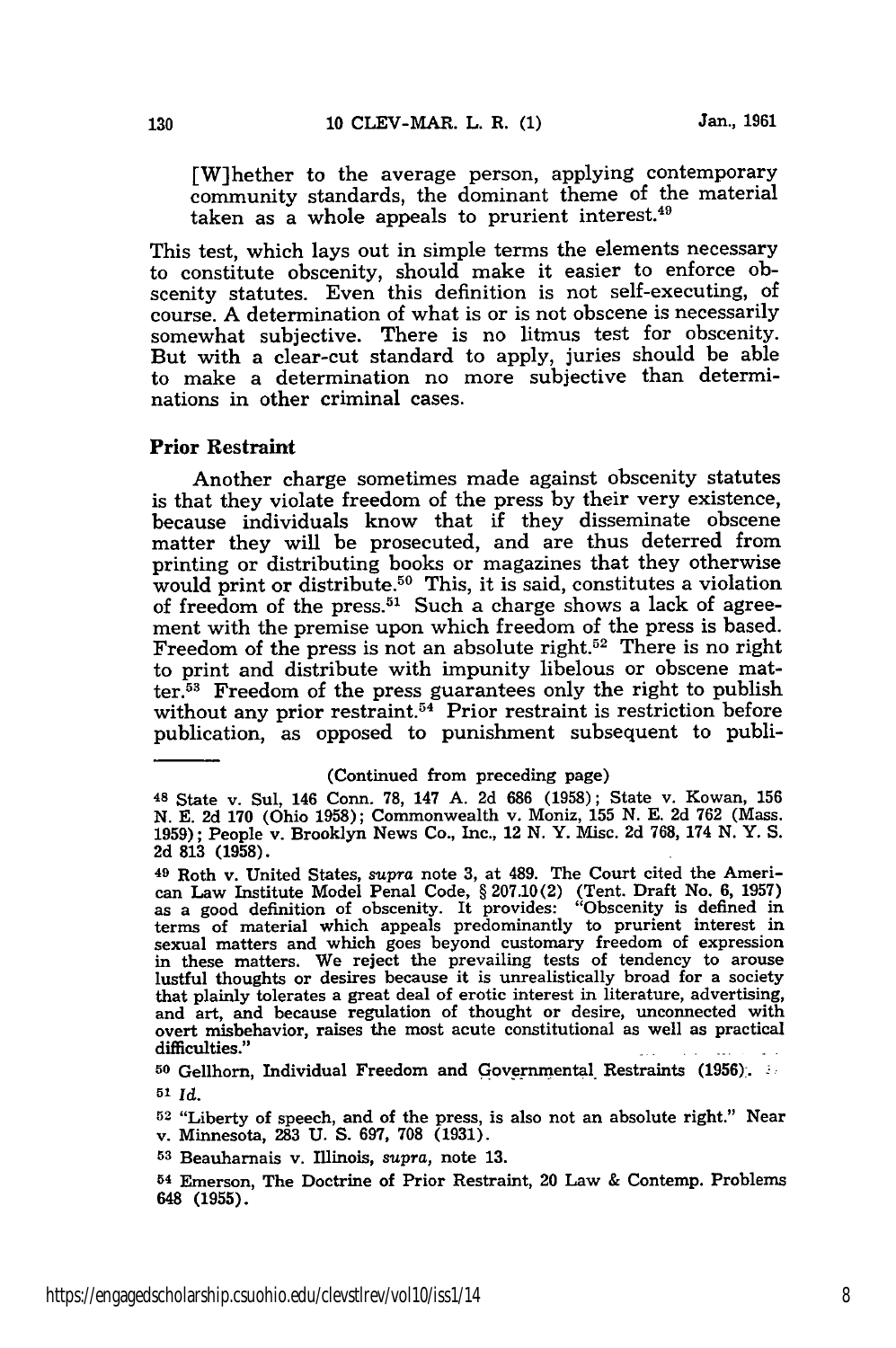cation.55 It is possible that the threat of subsequent punishment may prevent publication from being made. That of course is the intent of a criminal statute; to prevent the crime from occurring. *Near v. Minnesota*,<sup>56</sup> the landmark case in freedom of the press. where the doctrine of prior restraint<sup>57</sup> was set out, adopted the English concept. The *Near* case quoted Blackstone's<sup>58</sup> statement:

The liberty of the press is indeed essential to the nature of a free state; but this consists in laying no previous restraints upon publications, and not in freedom from censure for criminal matter when published. Every free man has an undoubted right to lay what sentiments he pleases before the public; to forbid this, is to destroy the freedom of the press; but if he publishes what is improper, mischievous or illegal, he must take the consequences of his own temerity.<sup>59</sup>

# Threat of Prosecution

It has been argued that any statement by a law enforcement officer that an obscenity law will be enforced is a prior restraint.<sup>60</sup> This conclusion is based upon the premise that the threat of prosecution is as great, or perhaps greater, a deterrent to publishing and distributing as actual prosecution. $61$  Betterreasoned authorities do not agree.<sup>62</sup> The fact that retail distributors of books or magazines refuse to handle certain titles when they know that the obscenity laws of their jurisdiction are being enforced does not mean that a prior restraint has been placed upon those titles. A more reasonable explanation is that retailers recognize the nature of the publications and do not care to break the law.63

# State Statutes

**.** The decisions in *Roth, Alberts* and *Kingsley,* although encouraging, were not an indication that the Supreme Court has given free rein to the states in enacting and enforcing obscenity laws. In fact, since 1948 the numerical score in state statutes

**<sup>55</sup>** *Id.*

**<sup>56 283</sup>** U. S. 697 (1931).

**<sup>57</sup>**However, the term "prior restraint" had been used previously in Patter- son v. Colorado, **205** U. **S.** 454, 462 (1907).

**<sup>58</sup>** 4 B1. Com. **151, 152.**

**<sup>59</sup>**Near v. Minnesota, *supra,* note **52,** at **713,** 714.

**<sup>60</sup>**H. M. H. Publishing Co. v. Garrett, **151** F. Supp. **903** (W. **D.** Ohio **1953). <sup>61</sup>**Extralegal Censorship of Literature, **33 N.** Y. **U.** L. Rev. **989, 1007-1008 (1958).**

**<sup>62</sup>**Four Star Publications, Inc. v. Erbe, **181** F. Supp. 483 **(S. D.** Ia. **1960);** Magtab Publishing Company v. Howard, **169** F. Supp. 65 (W. **D.** La. **1959). <sup>63</sup>**Four Star Publications, Inc. v. Erbe, *supra,* note **62** at 489.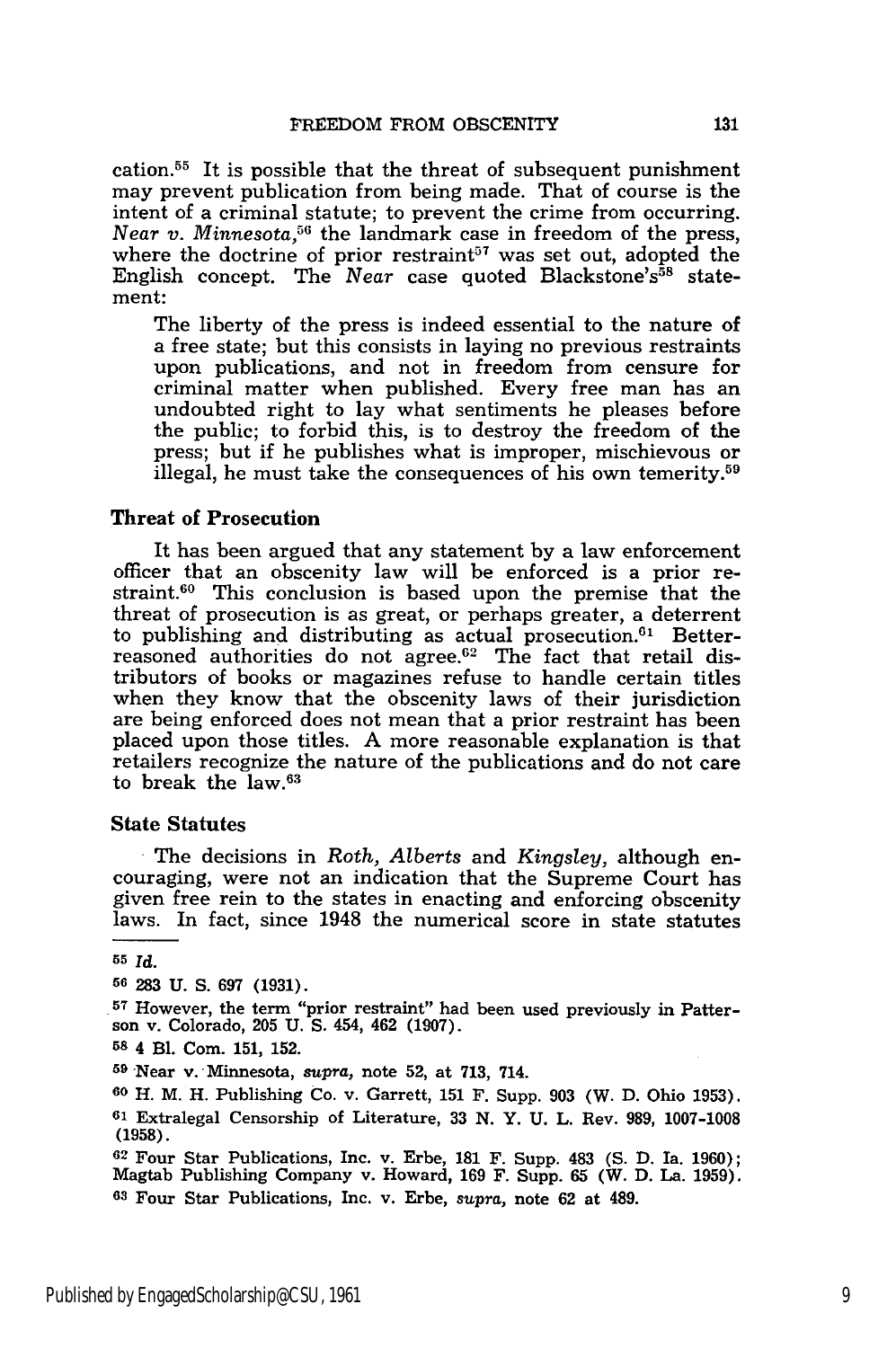held unconstitutional is four to three against. In two decisions before the *Roth, Alberts* and *Kingsley* triumvirate, the Court struck down state statutes in two cases that had great significance beyond the borders of the states involved. In *Winters v. New York*,  $64$  a statute<sup>65</sup> prohibiting the sale or possession with intent to sell of certain obscene material was held unconstitutional as too vague and uncertain to meet the standards of definiteness required of criminal statutes. This decision effectively invalidated sections of the obscenity laws of at least twentyfour states.66 And in *Butler v. Michigan,67* the Court held unconstitutional a state statute<sup>68</sup> which forbade the distribution of obscene materials "tending to the corruption of the morals of youth."<sup>69</sup> The Court based its decision upon the theory that the statute reduced the adult population of Michigan to reading only what is fit for youth. Such a statute, stated in the Court, is to **"...** burn the house to roast the pig." **70** In decisions since *Roth,* the Court in 1959 held violative of the First and Fourteenth Amendments a determination by the Motion Picture Division of the New York Education Department that the motion picture "Lady Chatterley's Lover" was obscene and not entitled to an exhibition license.71 In *Smith v. People of the State of California,72* the Supreme Court held unconstitutional a Los Angeles ordinance prohibiting the possession, in certain places, of obscene material.<sup>73</sup> This ordinance, which had no scienter element, was

- **65** New York Penal Law, § 1141, subsection 2.
- **<sup>66</sup>**Winters v. New York, *supra* note 64, at **522, 523** (dissent).
- **67 352 U. S. 380 (1957).**
- **68** Michigan Penal Code, § 343.
- **<sup>69</sup>**Butler v. Michigan, supra note **67,** at **383.**

**71** Kingsley Corporation v. Regents of the University of the State of New York, **360 U. S.** 684 **(1959).**

- **72 361 U. S.** 147 **(1960).**
- **73** Los Angeles, Calif. Municipal Code, § 41.01.1
	- "It shall be unlawful for any person to have in his possession any obscene or indecent writing, book, pamphlet, picture, photograph, drawing, figure, motion picture film, phonograph recording, wire recording or transcription of any kind in any of the following places:
	- **"1.** In any school, school-grounds, public park or playground or in any public place, grounds, street or way within **300** yards of any school, park or playground;
	- "2. In any place of business where icecream, soft drinks, candy, food, school supplies, magazines, books, pamphlets, papers, pictures or post-cards are sold or kept for sale;
	- **"3.** In any toilet or restroom open to the public;
	- "4. In any poolroom or billiard parlor, or in any place where alcoholic liquor is sold or offered for sale to the public;
	- **"5.** In any places where phonograph records, photographs, motion pic-tures, or transcriptions of any kind are made, used, maintained, sold or exhibited."

**<sup>64 333</sup> U. S. 507** (1948).

**<sup>70</sup>** *Id.*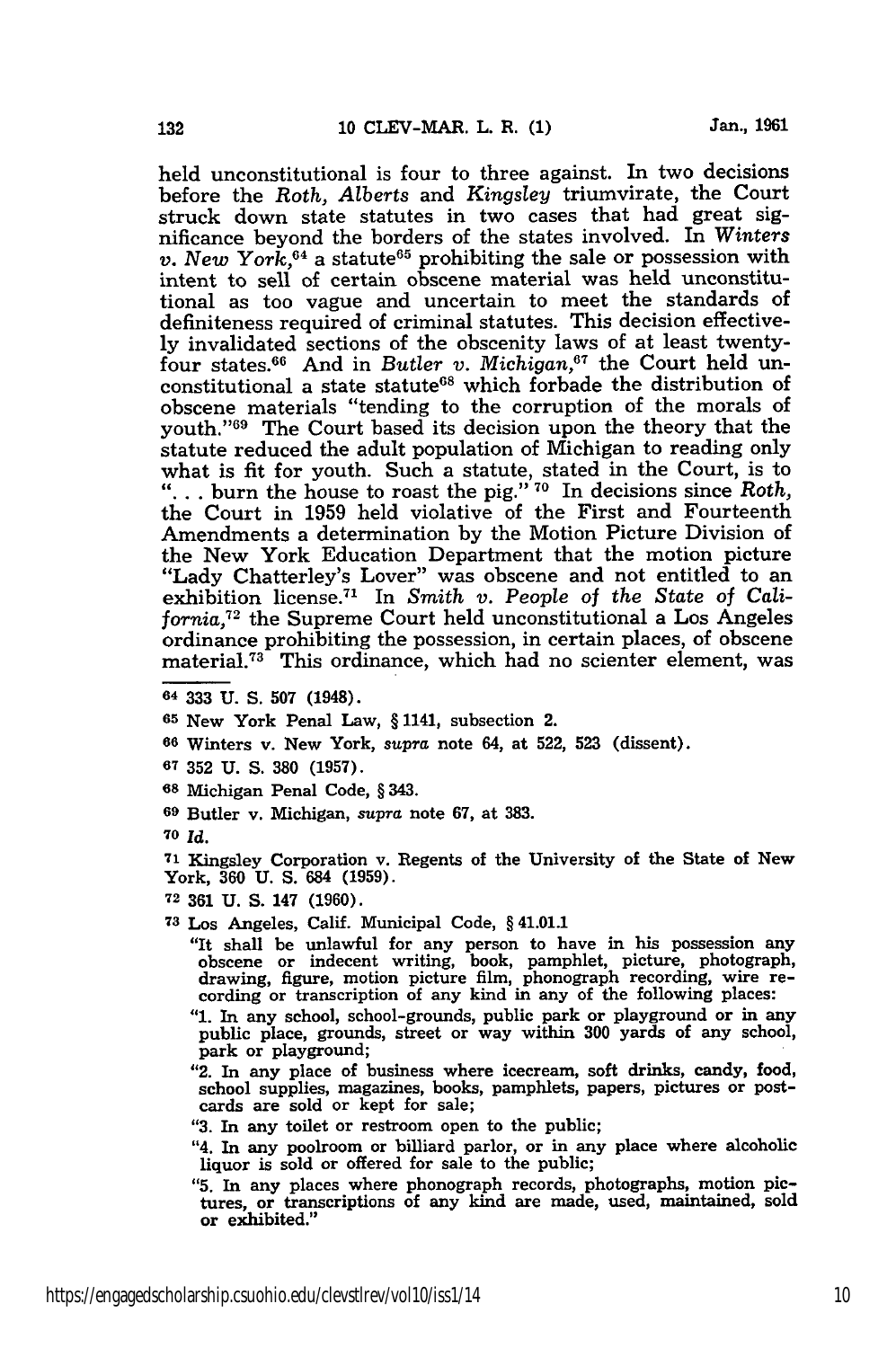said to thus impose a strict liability which would tend to restrict the dissemination of books which were not obscene.<sup>74</sup> The Court stated in a footnote<sup>75</sup> that common law prosecutions for the dissemination of obscene matter required scienter, as did the California statute sustained in *Alberts v. United States.*<sup>76</sup> The effect of this decision upon the many state statutes which do not have a scienter requirement may be far-reaching.<sup>77</sup>

Even though favorable cases are numerically one less than the unfavorable ones, the recent Supreme Court decisions undoubtedly have strengthened the position of obscenity laws. The *Roth* and *Alberts* decisions sustaining the constitutionality of obscenity statutes, as such, were basic. The *Kingsley* decision provided an answer to a great need in the enforcement of obscenity laws, an expeditious procedure for getting a judicial determination of whether matter charged as obscene by an enforcement officer actually comes within the prohibition of the statute. Unfortunately, the effect of citing material as violative of an obscenity statute too many times simply multiplies its circulation. The New York statute<sup>78</sup> solved this by providing that the chief executive or the legal officer of a municipality may bring an action for an injunction to prevent the sale or distribution of obscene matter. The person against whom the action is brought is entitled to a trial on the issues one day after the joinder of issue and to a decision within two days after the end of the trial. Anyone who sells or distributes such material after service of notice of such an action is chargeable with knowledge of the nature of the allegedly obscene matter. A conviction under a somewhat similar<sup>79</sup> statute was recently sustained in Missouri.<sup>80</sup>

**<sup>74</sup>**Smith v. People of the State of California, *supra* note **72,** at 152.

**<sup>75</sup>***Id.,* footnote 9.

**<sup>76</sup>***Supra,* note **11.**

**<sup>77</sup>**Some state statutes do have a scienter requirement, of course; i.e., Texas Penal Code, § **527,** which states the person charged with the violation must **".. .** knowingly have in his possession for sale." In Bennett v. State, **311 S.** W. **2d 826** (Texas **1958),** a conviction was reversed because the indictment omitted the word "knowingly." But in People v. Shapiro, **6 N.** Y. **App.** Dec. 271, 177 N. Y. S. 2d 670 (1958), the Court upheld an obscenity conviction under a statute which did not require scienter, and stated that the common law requirement of scienter in the indictment and proof of any common law requirement of scienter in the indictment and proof of any crime was not necessary in obscenity statutes.

**<sup>78</sup>***Supra,* note 12.

**<sup>79</sup>**Mo. Rev. Stat., § **542.380** (1949). This statute is not patterned after the New York statute; it was enacted in 1909, and is much broader. However, although its procedure had been used against gambling devices previously, no decision in which it was used against printed matter reached the Missouri Supreme Court until 1960, in Search Warrant of Property at **5** W. 12th St. v. Marcus, 334 **S.** W. **2d** 119 (Mo. 1960). The Kingsley decision was there cited as controlling. 334 **S.** W. 2d at 123.

**<sup>80</sup>**Search Warrant of Property at 5 W. 12th St. v. Marcus, supra, note 79. The Court there compared the Missouri and New York statutes, 334 **S.** W. **2d** at **123.**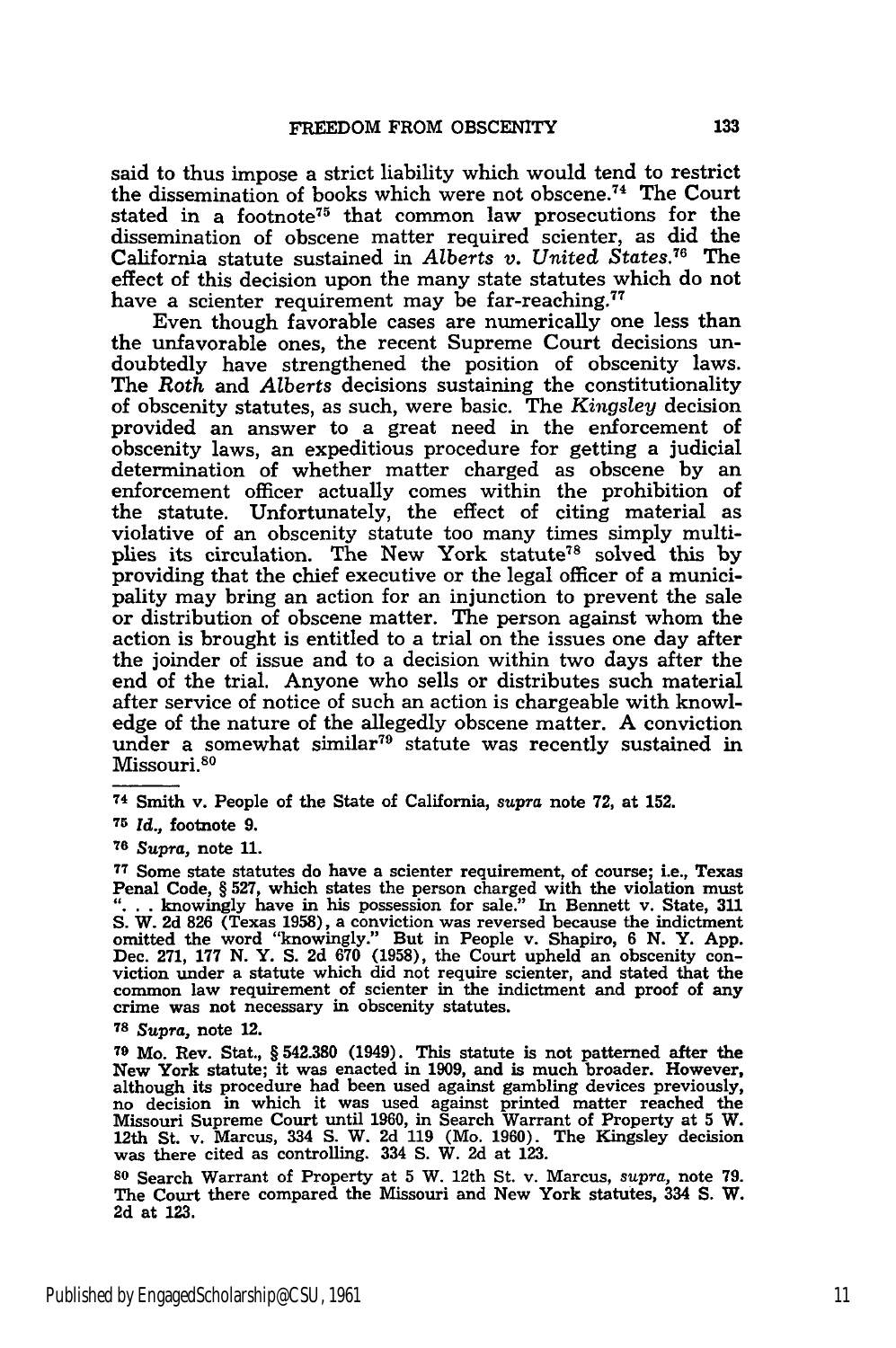## **Federal Statutes**

The federal courts have been strict in dealing with the violators of federal obscenity laws. Both the Post Office Department $81$  and the Customs Service $82$  have the power to restrict the dissemination of obscenity. However, both of them have encountered difficulties at times in enforcing their statutes. For example, Postmaster General Summerfield was unsuccessful in his attempt to restrain "Lady Chatterley's Lover," **83** and former Postmaster General Hannegan was equally unsuccessful in keeping Esquire magazine out of the mails.<sup>84</sup> The Customs Service has its job complicated by determining what is art or scientific material and thus exempt from the law.<sup>85</sup> The Supreme Court has struck down all efforts to prosecute any material which may be in any way construed as promoting an idea, even if that idea be nudism,<sup>86</sup> adultery<sup>87</sup> or homosexuality.<sup>88</sup> Congress recently strengthened the postal obscenity laws by the amendment of 18 U. S. C.  $\S$  1461 $89$  to permit the prosecution of obscenity peddlers who use the mail at the point of receipt, as well as at the point of deposit.<sup>90</sup> This amendment is particularly significant in view of the *Roth* test of "contemporary community standards," so that the material may be judged at the place it is received, rather than where mailed. Most obscene material sold through the mail originates in New York or Los Angeles,<sup>91</sup> which undoubtedly have different community standards than Minnesota or Kansas.

**81 18 U. S. C. §§ 1461-65 (1958).**

82 19 U. S. C. § 1305 (1958).

**<sup>83</sup>**Grove Press, Inc. v. Christenberry, **276** F. 2d 433 (1960). This decision is printed on the cover of paper bound copies of "Lady Chatterley's Lover." 84 Hannegan v. Esquire, **327** U. S. 146 (1946).

**<sup>85</sup>**See United States v. 31 Photographs, 156 F. Supp. **350** (S. D. **N.** Y. 1957), where obscene photographs for the Institute for Sex Research, Inc., at Indiana University, Bloomington, Indiana were held to be scientific material. **<sup>86</sup>**Sunshine Book Company v. Summerfield, 355 U. **S. 372** (1958), revg. 249 F. **2d** 114 (D. **C.** Cir. 1958).

**<sup>87</sup>**Kingsley Corporation v. Regents of the University of the State of New York, *supra,* note **71.**

**<sup>88</sup>**One, Inc. v. Olesen, **355 U. S. 371 (1958),** rev'g 241 F. **2d 772** (9th Cir. **1957).**

**89 72** Stat. **962.**

**<sup>90</sup>**Illustrating the purpose accomplished **by** this amendment are two cases which arose in the Eighth Circuit. In United States v. Ross, **205** F. **2d 619** (8th Cir. **1953),** an indictment for violation of **18 U. S. C. A.** § 1461 was dismissed on grounds that venue was improperly laid in Kansas, the point of receipt. The proper venue was said to be California, the point of deposit. In Alexander v. United States, **271** F. **2d** 140 (8th Cir. **1959),** in which the material was mailed in New York and received in Minnesota, the Court sustained a conviction laid in Minnesota.

**91 105** Cong. Rec. **6605, 6606 (1959).**